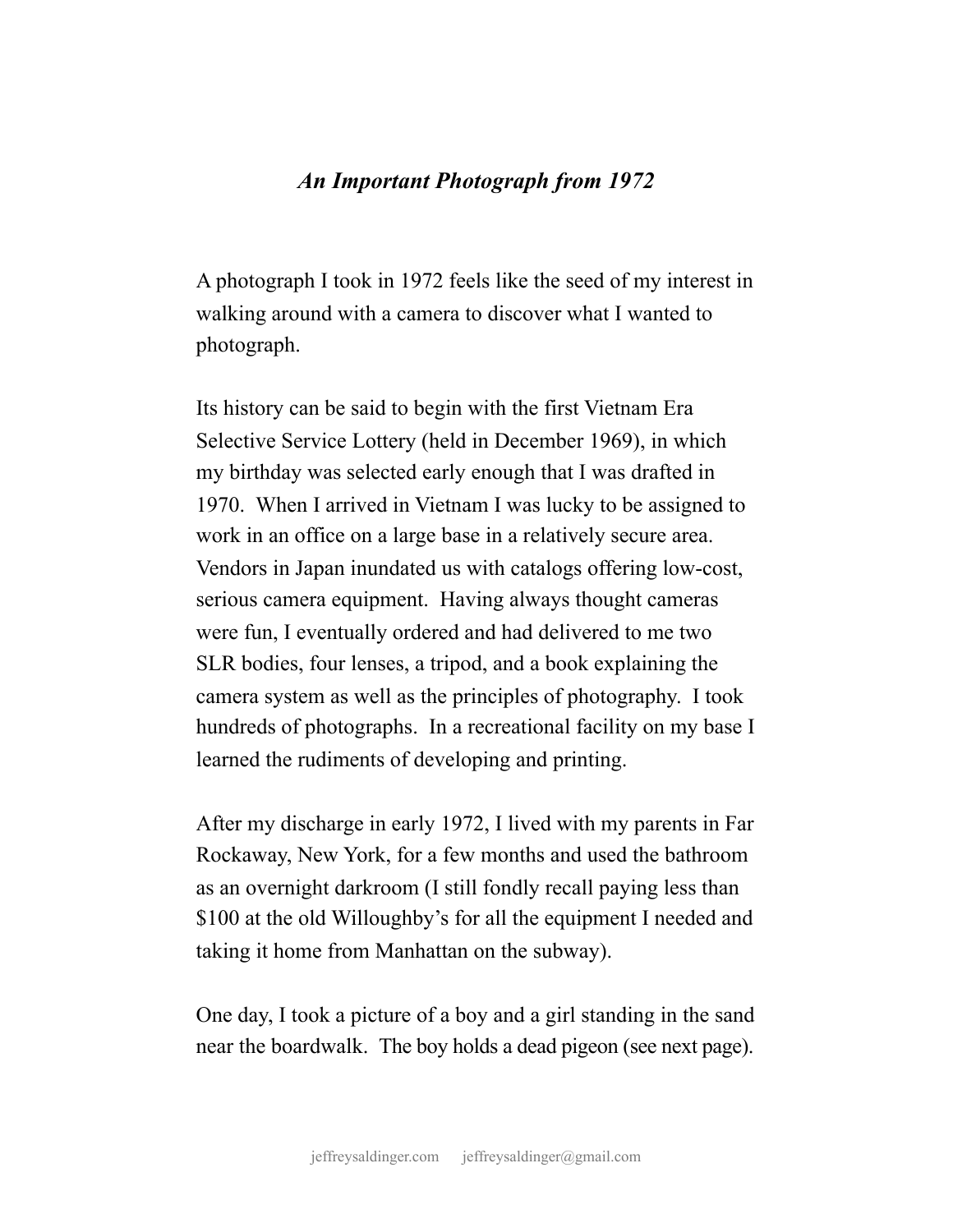

*Children with Dead Pigeon, 1972*

I see in the boy's face pride and delight of discovery, expressed with respect; in his hands I see generosity and tenderness. The boy's pigeon is a small, ordinary thing, like the hat George